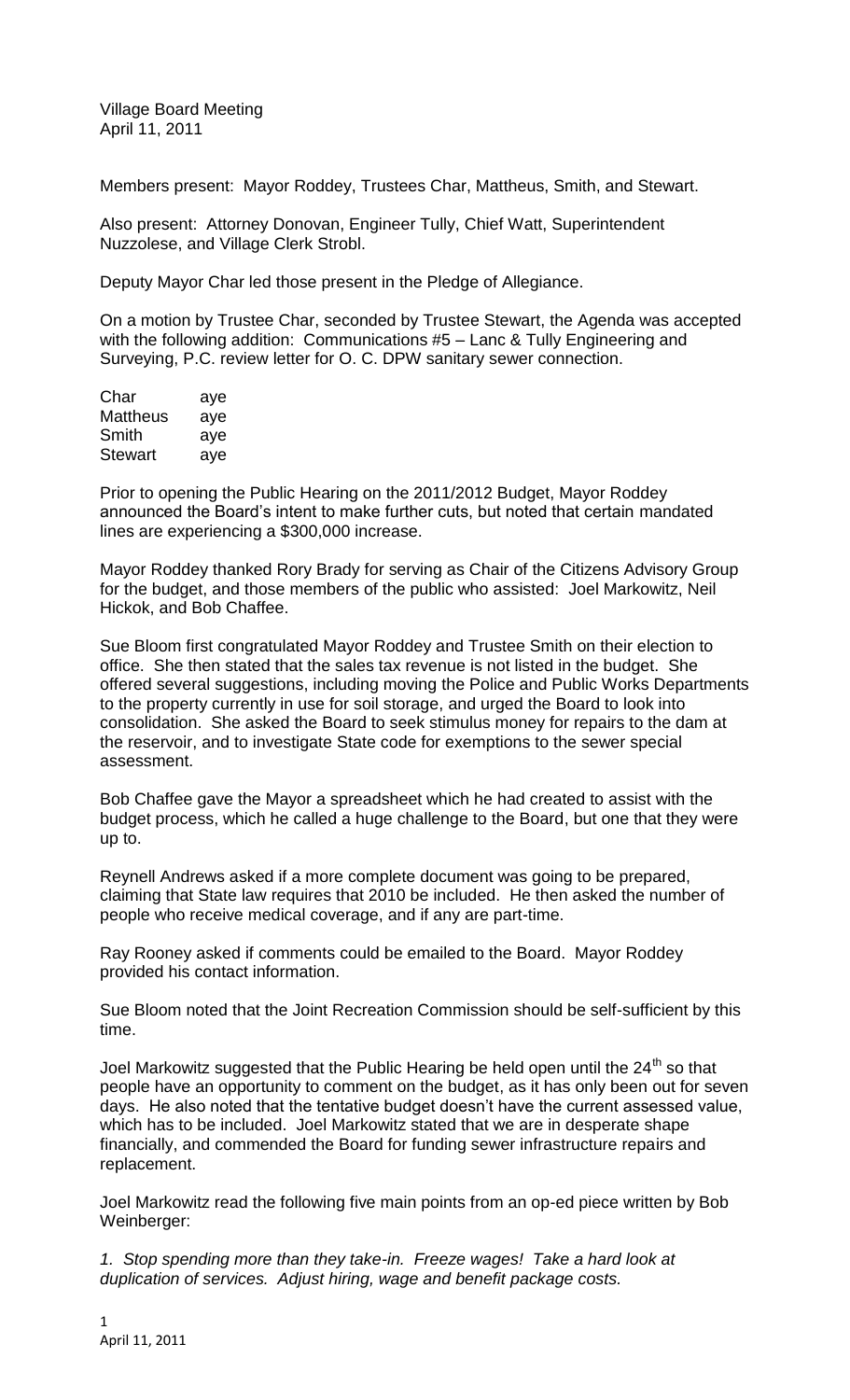*2. Pay as you go – no new debt!*

*3. Merge police services, planning and building inspector, department of public works, administrative personnel, and legal services with the Town of Goshen.*

*4. Become pro-active for commercial-industrial development. Commercial development shifts tax burden away from residential property as it delivers a higher valuation. Commercial property also provides a magnet for additional economic activity. It is a means to distribute and balance tax burden to the population. Goshen should be "open for business", and*

*5. Stop providing tax-free services to the county. The tax-exempt county should not have a free ride for fire, police and infrastructure maintenance expense.*

Joel Markowitz said that he would like to see this Board and the Town Board approach the County to provide traffic control services and that we are one community and we need to share services, not necessarily consolidate.

Neil Hickok recommended fixing up the basement in Maplewood and renting out the rooms as a potential revenue stream. He noted that the attic could be used also.

Reynell Andrews questioned the amount in the budget line for Maplewood Maintenance and Repair.

Joel Markowitz questioned salary increases.

Sue Bloom questioned what happened to the Community Development grant.

Mayor Roddey thanked everyone for coming to the Public Hearing.

On a motion by Trustee Stewart, seconded by Trustee Mattheus, the Village Board will receive written comment on the tentative budget until 12:00 noon on April 25, 2011.

| Char     | aye |
|----------|-----|
| Mattheus | aye |
| Smith    | aye |
| Stewart  | aye |

On a motion by Trustee Stewart, seconded by Trustee Smith, the Minutes of the March 28, 2011 Village Board Meeting were accepted as submitted.

| Char            | aye |
|-----------------|-----|
| <b>Mattheus</b> | aye |
| Smith           | aye |
| Stewart         | aye |

## **Communications**

Mayor Roddey read a letter from the Goshen Chamber of Commerce requesting permission to use Village Square for the upcoming Goshen Farmers' Market, from May 20, 2011 until October 28, 2011.

On a motion by Trustee Char, seconded by Trustee Mattheus, permission for use of the Village Square was granted.

| Char     | aye |
|----------|-----|
| Mattheus | aye |
| Smith    | aye |
| Stewart  | aye |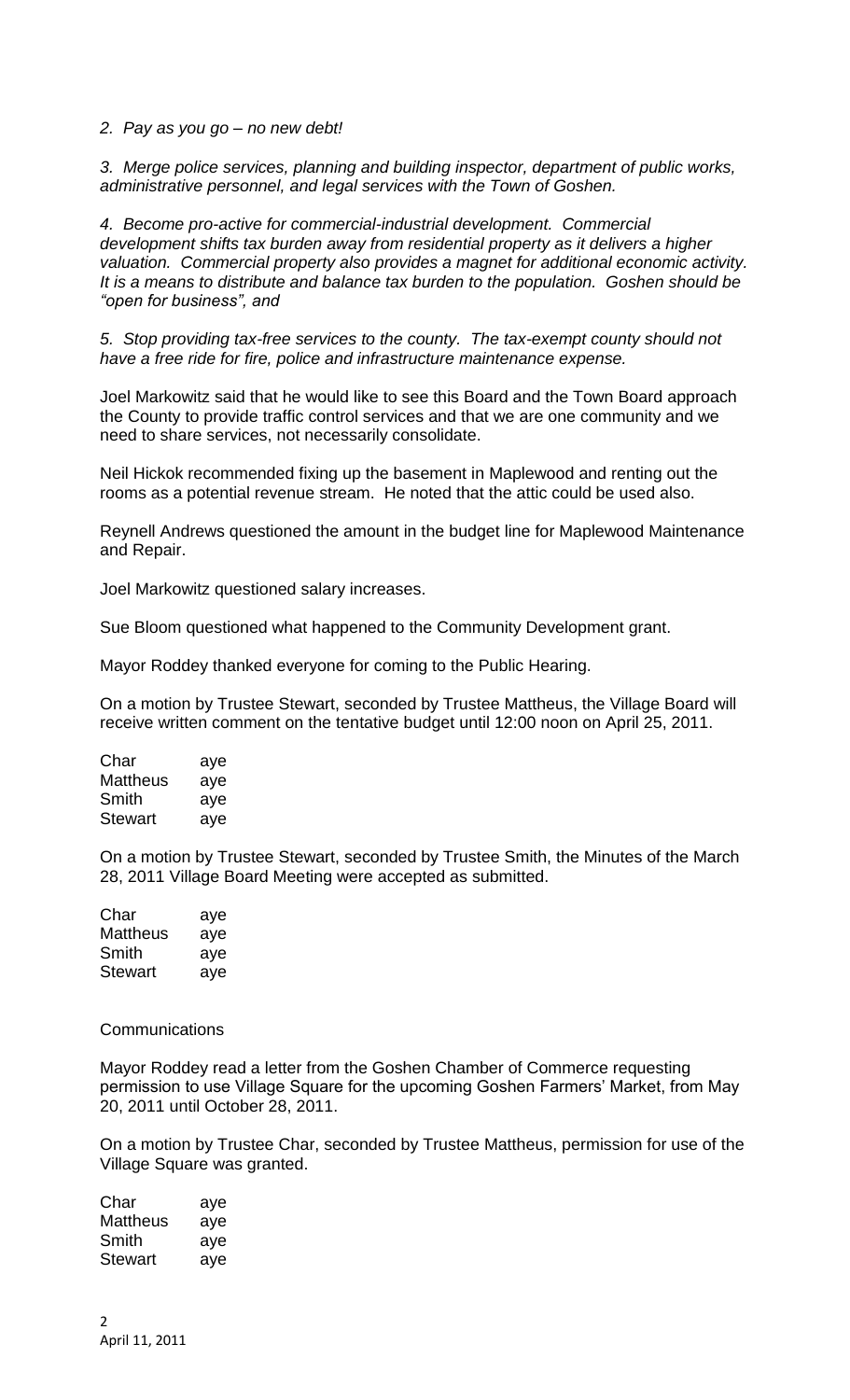Mayor Roddey read a letter from the Goshen Chamber of Commerce requesting permission to use the parking lot of the Department of Public Works on May 6, 2011 for a recovery day of electronic equipment.

On a motion by Trustee Stewart, seconded by Trustee Char, permission for the event was granted, pending receipt of the necessary insurance indemnification.

| Char     | aye |
|----------|-----|
| Mattheus | aye |
| Smith    | aye |
| Stewart  | aye |

On a motion by Trustee Char, seconded by Trustee Stewart, bills as examined by members of the Board were approved in accordance with Abstract 2010/2011 number 25, check numbers 1449 through 1490 in the amount of \$550,433.93.

| Char     | aye |
|----------|-----|
| Mattheus | aye |
| Smith    | aye |
| Stewart  | aye |

Mayor Roddey read a letter from the Great American Weekend Committee requesting the Village to be a joint sponsor for the Great American Weekend and to provide the required insurance coverage under the Village policy.

On a motion by Trustee Char, seconded by Trustee Mattheus, the request was granted.

| Char           | aye |
|----------------|-----|
| Mattheus       | aye |
| Smith          | aye |
| <b>Stewart</b> | aye |

Mayor Roddey read a review letter written by Village Engineer Arthur Tully to the Commissioner of O.C. DPW regarding the County DPW's sanitary sewer connection to the Village of Goshen.

Items of Business

The following was moved by Trustee Char, and seconded by Trustee Stewart:

**WHEREAS**, the Village of Goshen has heretofore been compelled to construct a new Waste Water Treatment Facility by the New York State Department of Environmental Conservation so as to come in compliance the applicable provisions of the New York *State Environmental Conservation Law* and the United States *Clean Water Act*; and

**WHEREAS**, in order to comply with the directives issued by the New York State Department of Environmental Conservation the Village has heretofore been compelled to borrow monies in order to pay for the construction of the new Waste Water Treatment Facility as well as the remediation of certain material that was stockpiled during the excavation of the site for the new Waste Water Treatment Facility which stockpiled material must now be disposed of in accordance with law; and

**WHEREAS**, the Village of Goshen must raise the existing capital assessment on sewer charges for the purpose of paying the debt incurred in connection with complying with the directives of the New York State Department of Environmental Conservation;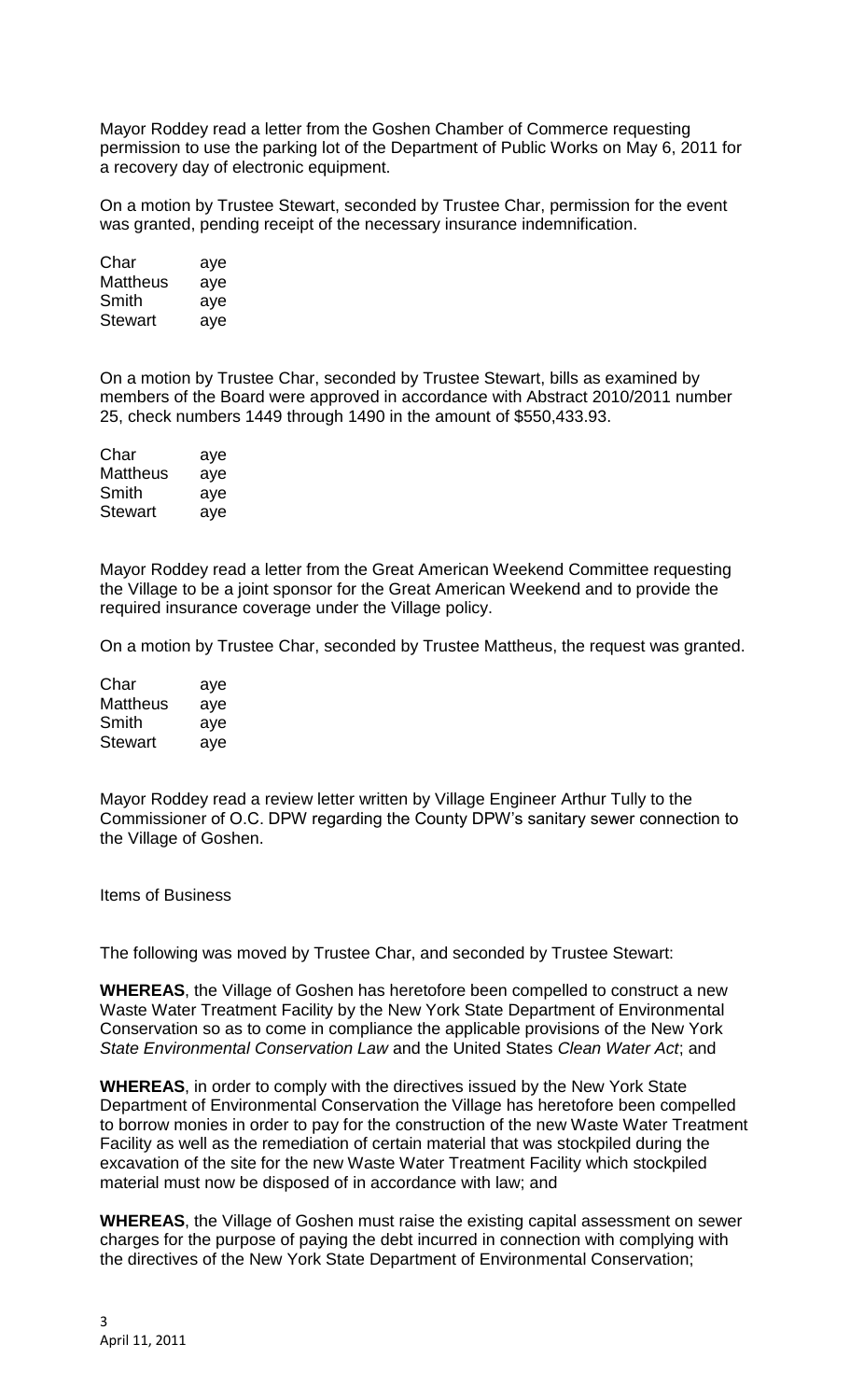**WHEREAS**, the proposed increase to the current special assessment will be the subject of a public hearing to be held on Monday, April 25, 2011;

## **NOW**, **THEREFORE**, it is hereby

**RESOLVED**, that the Village Board for the Village of Goshen, at the public hearing scheduled for Monday, April 25, 2011 at 7:30 p.m. or as soon thereafter as the matter may be heard, will consider an increase in the special sewer assessment to \$170.00 per unit per quarter for the purpose of re-paying the debt hereinabove described.

## *Upon a roll call vote with 4 Trustees voting in favor and 0 Trustees voting against the foregoing Resolution was duly adopted.*

The following was moved by Trustee Mattheus, and seconded by Trustee Stewart:

Resolved, the Village Board of the Village of Goshen hereby agrees to contract with Wheldon A. Abt, Architect, P.C., for architectural consulting services for the Village of Goshen Architectural Design District and accepts the proposal outlined in Mr. Abt's correspondence of April 7, 2011.

| Char     | aye |
|----------|-----|
| Mattheus | aye |
| Smith    | aye |
| Stewart  | aye |

On a motion by Trustee Stewart, seconded by Trustee Smith, the Mayor is hereby authorized to sign a proposal from Lanc & Tully Engineering and Surveying, P.C. for Surveying Services for Village of Goshen Trunk Line Replacement from the Heritage Trail confluence manhole to the Wastewater Treatment Facility. The fee for the Surveying and Design Services, as described in a proposal dated April 1, 2011, is \$8,450.00.

| Char     | aye |
|----------|-----|
| Mattheus | aye |
| Smith    | aye |
| Stewart  | aye |

On a motion by Trustee Stewart, seconded by Trustee Mattheus, Thomas Lane and Daniel Slesinski are hereby authorized to attend the Grade D Initial Certification Course being held May 24<sup>th</sup> through 27<sup>th</sup>, 2011, at the Florida Fire Hall in Florida NY. It is understood that the total cost of this training is \$800.00.

Char aye Mattheus aye Smith aye Stewart ave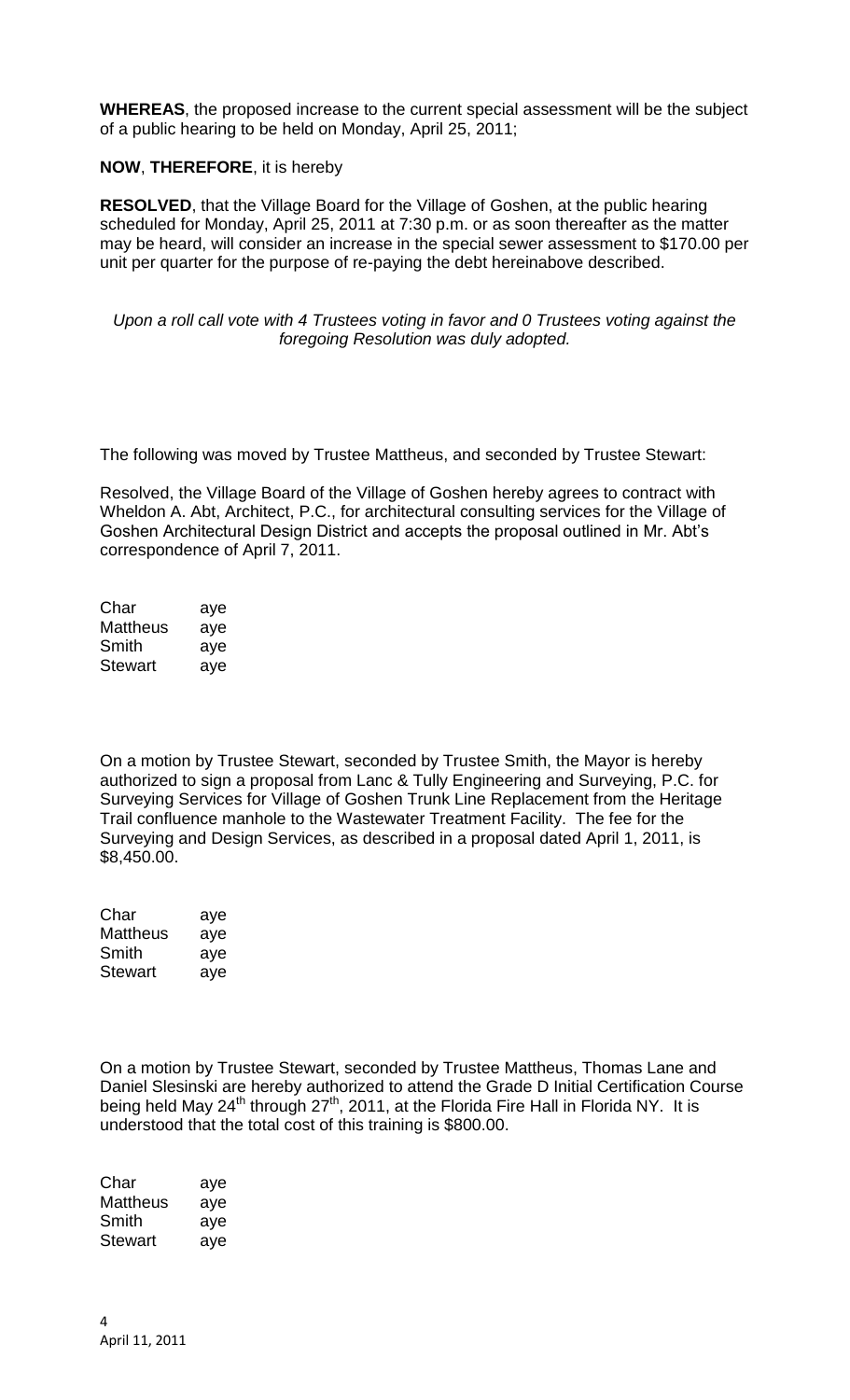On a motion by Trustee Char, seconded by Trustee Smith, Deputy Clerk/Treasurer Goldberg is hereby authorized to attend the Office of the State Comptroller's Division of Local Government Governmental Accounting School to be held in the Town of Corning on April 26<sup>th</sup> – 28<sup>th</sup>, 2011. The cost for this training is \$85.00, plus lodging.

| Char     | aye |
|----------|-----|
| Mattheus | aye |
| Smith    | aye |
| Stewart  | ave |

Mayor/Trustee Comments

Mayor Roddey announced that he will be putting out a Facebook page for the Village of Goshen in an effort to provide information to the community. He will also be holding a Public Information Session on Wednesday, April  $20<sup>th</sup>$  at 6:30 p.m. at the Senior Center to offer a presentation on the sewer special assessment.

Residents were reminded that the April 25<sup>th</sup> Board Meeting will be held at the Senior Center.

Trustee Mattheus announced that the very successful yearly leak detection evaluation will run from April 26 – 29<sup>th</sup>. The reservoir is currently full, and she is moving forward with meetings with the County regarding the CRV wells.

Trustee Stewart noted the following recent activities of the Department of Public Works: crews are straightening and replacing faded signs within the village; yard waste composting has started for the season, please adhere to the rules; branches are being trimmed that protrude into the roadway or obstruct motor vehicle and sign vision; and single stream recycling has begun with pick up every Wednesday.

Trustee Char reported that the Chief has named Ptl. Christopher Smoulcey, James Malgieri, Brandon Raab, Michael Feo, Matthew Dicembri and Michael Gregorio as the Police Chiefs' Association of Orange County Officers of the Year for 2010. Ptl. Smoulcey, Malgieri, Raab, Feo and Dicembri are named in the lifesaving award category for their CPR/Defibrillator efforts that saved the lives of three people. Ptl. Gregorio is named in the exceptional police duty category for his training and development of the CPR/Defibrillator program that has resulted in this department having achieved four CPR/Defibrillator saves in the last two years. They will be formally recognized in a ceremony to be held at the O.C. E911 Center Auditorium on Saturday, June  $4<sup>th</sup>$ , at 3:00 p.m. Congratulations to all of the officers.

## Citizens' Comments

Sue Bloom requested the ability to make monthly, rather than quarterly water/sewer bill payments. She also noted that it was a shame about the Arden Hill Hospital move, as the village needs tax ratables.

Lynn Cione thanked the Board for granting permission to the Goshen Chamber of Commerce for their requests this evening.

Lynn Cione provided a letter thanking the Village of Goshen Police Department for assistance rendered during a recent family medical emergency.

Joel Markowitz commended the Mayor on his idea of using Facebook and noted that Nixle had not been used. He asked for an explanation as to why the County DPW hooked up to the Village sewer without Village of Goshen Board approval.